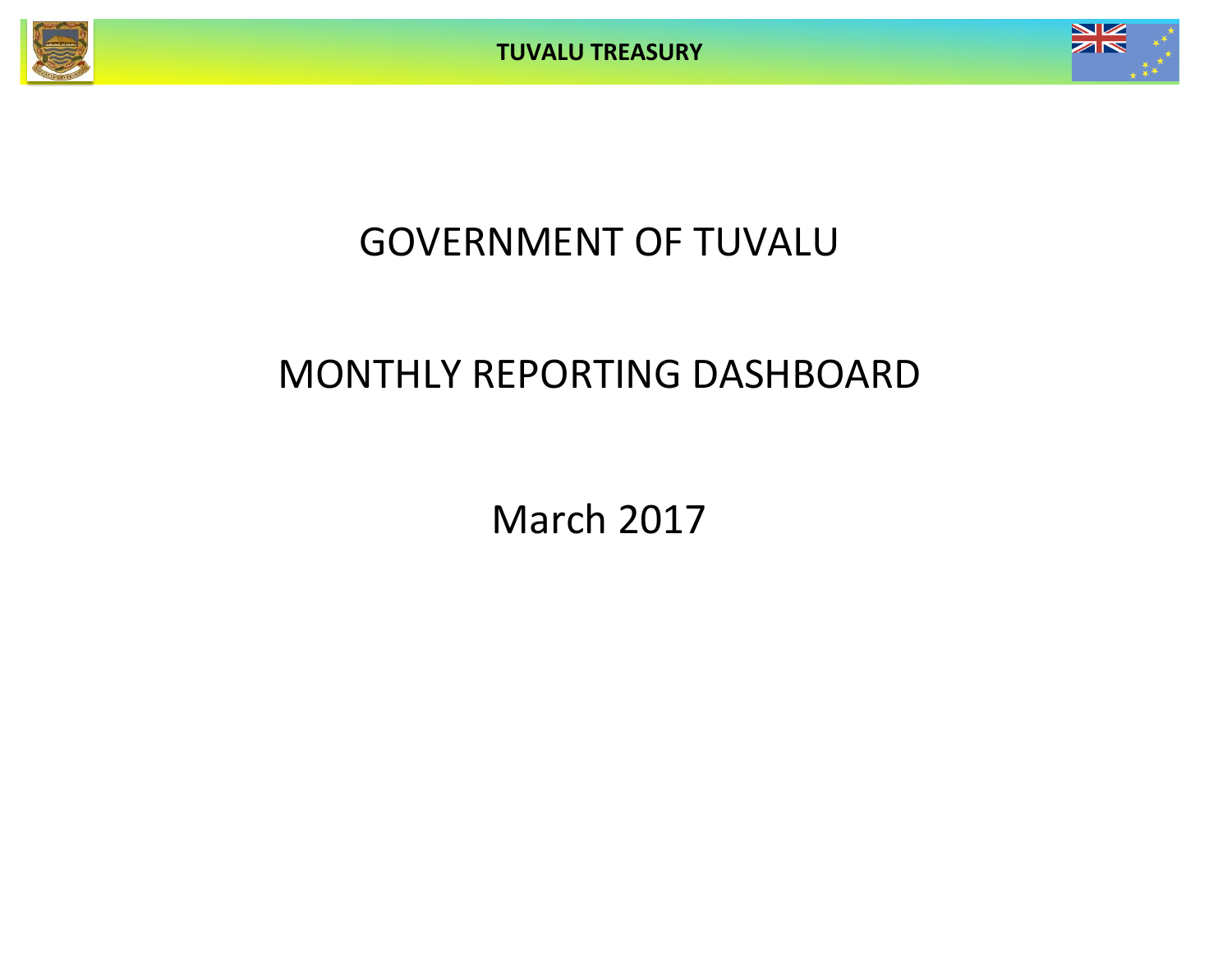

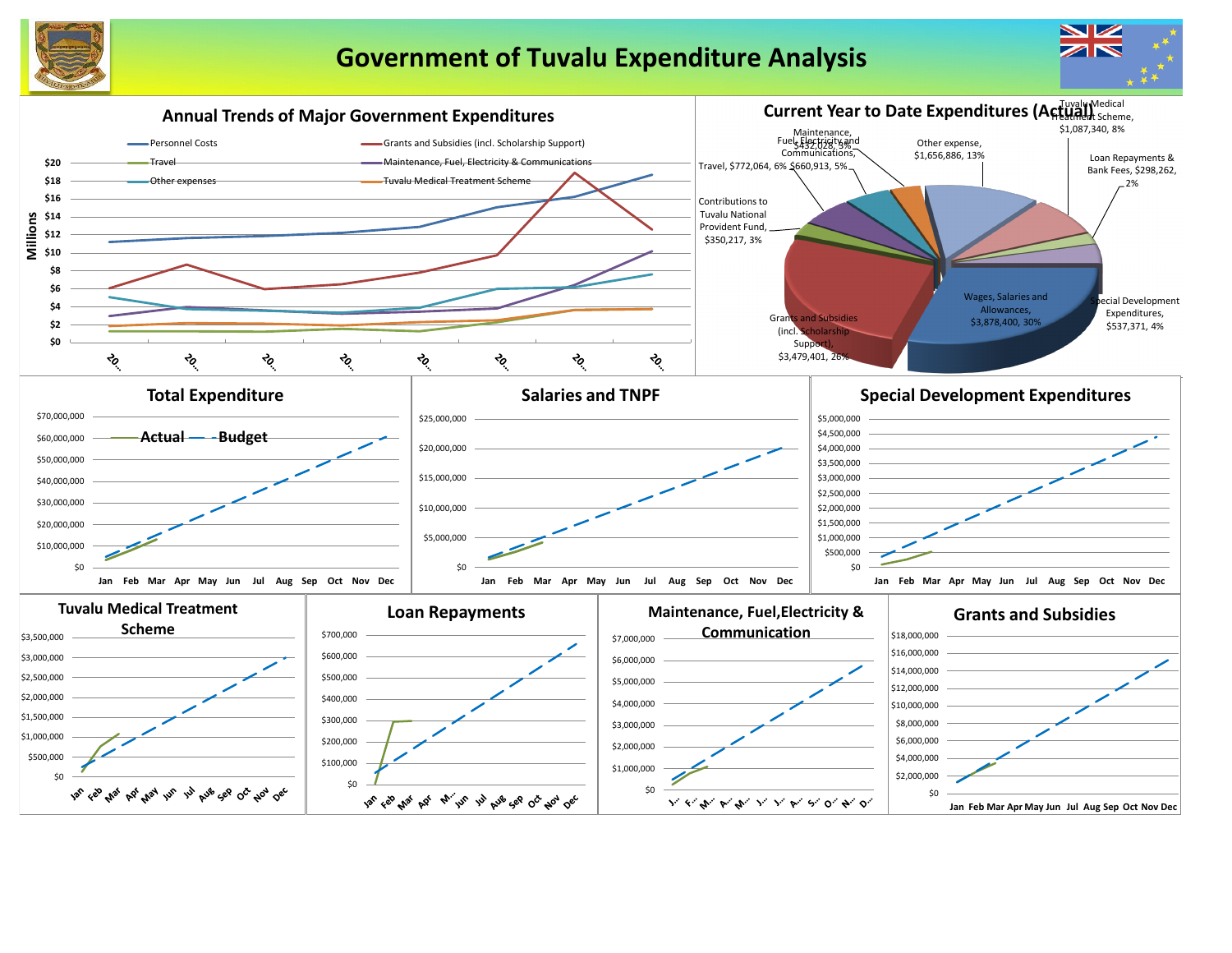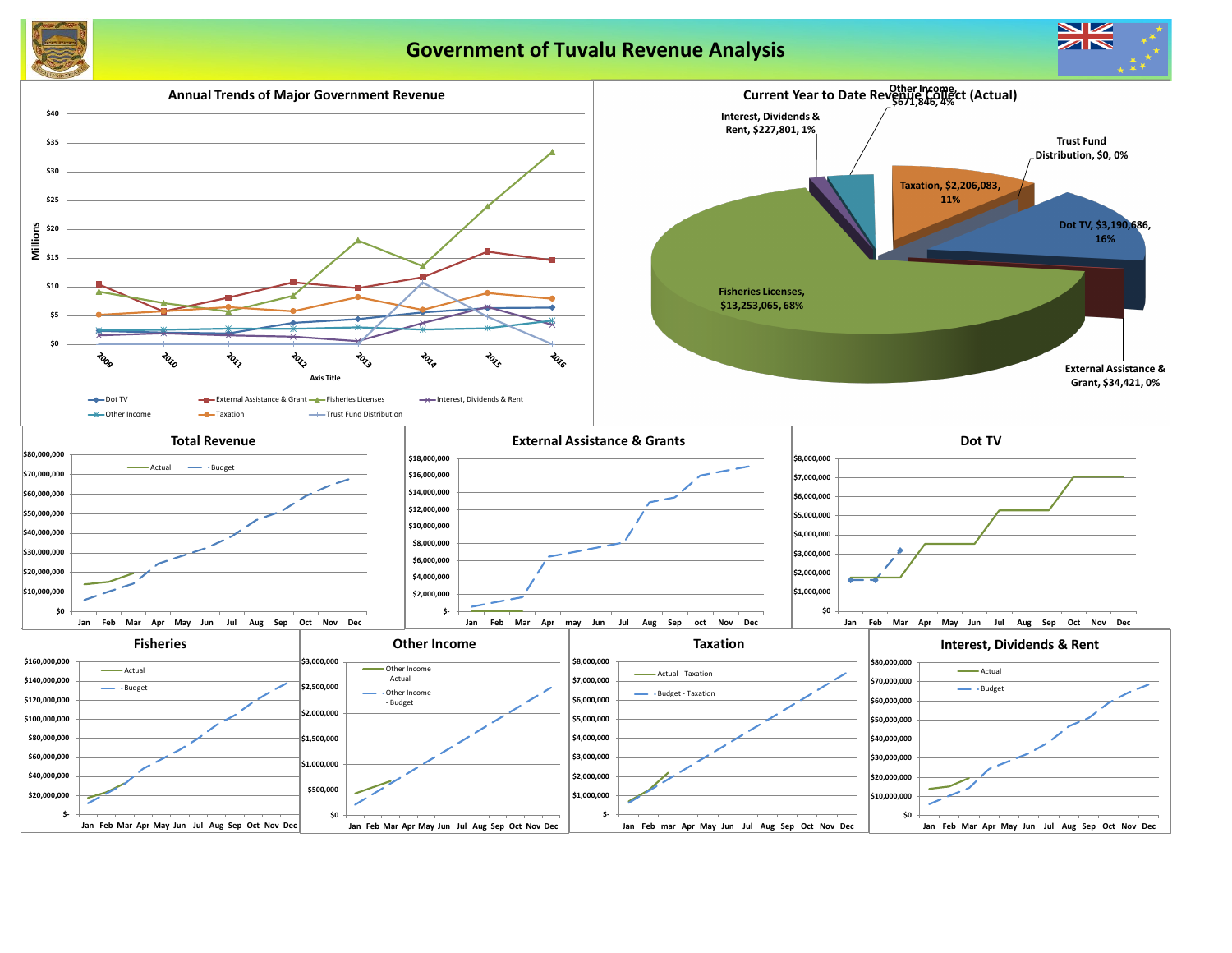**MONTHLY STATEMENT OF RECEIPTS AND PAYENTS BY NATURE OF EXPENSE**

| FOR THE PERIOD ENDED 31-Mar-17                                          |                     |                           |                        |                                                                                            |                  |                  |                   |                   |                   |                   |                   |                                                                        |                      |                   |                   |                          |                                 |                             |
|-------------------------------------------------------------------------|---------------------|---------------------------|------------------------|--------------------------------------------------------------------------------------------|------------------|------------------|-------------------|-------------------|-------------------|-------------------|-------------------|------------------------------------------------------------------------|----------------------|-------------------|-------------------|--------------------------|---------------------------------|-----------------------------|
|                                                                         | <b>Year to Date</b> | Year to Date              | Year to Date           | January                                                                                    | February         | March            | April             | May               | June              | July              | August            | September                                                              | October              | November          | December          | <b>Actual + Forecast</b> | 2017 Budget                     | Variance                    |
|                                                                         | Actual              | Budget &<br>Supplementary | Variance               | Actual                                                                                     | Actual           | Actual           | Forecast          | Forecast          | Forecast          | Forecast          | Forecast          | Forecast                                                               | Forecas <sup>®</sup> | Forecast          | Forecast          | <b>Full Year</b>         | <b>Full Year</b>                | Forecast &<br><b>Budget</b> |
|                                                                         |                     |                           |                        |                                                                                            |                  |                  |                   |                   |                   |                   |                   |                                                                        |                      |                   |                   |                          |                                 |                             |
| <b>RECEIPTS</b><br>Taxation                                             |                     |                           |                        |                                                                                            |                  |                  |                   |                   |                   |                   |                   |                                                                        |                      |                   |                   |                          |                                 |                             |
| Income Tax                                                              | 528,431             | 422,499                   | 105,932                | 187,355                                                                                    | 155,866          | 185,210          | 140,833           | 140,833           | 140,833           | 140,833           | 140,833           | 140,833                                                                | 140,833              | 140,833           | 140,833           | 1,795,928                | 1,689,996                       | 105,932                     |
| Company Tax                                                             | 82,565              | 578,751                   | (496,186               | 5,583                                                                                      | 1,641            | 75,342           | 192,917           | 192,917           | 192,917           | 192,917           | 192,917           | 192,917                                                                | 192,917              | 192,917           | 192,917           | 1,818,818                | 2,315,004                       | (496, 186)                  |
| <b>Tuvalu Consumption Taxes</b>                                         | 521,597             | 345,363                   | 176,234                | 170,934                                                                                    | 161,323          | 189,341          | 115,121           | 115,121           | 115,121           | 115,121           | 115,121           | 115,121                                                                | 115,121              | 115,121           | 115,121           | 1,557,686                | 1,381,452                       | 176,234                     |
| Import Duty & Excise                                                    | 629,171             | 420,663                   | 208,508                | 270,438                                                                                    | 135,020          | 223,713          | 140,221           | 140,221           | 140,221           | 140,221           | 140,221           | 140,221                                                                | 140,221              | 140,221           | 140,221           | 1,891,160                | 1,682,652                       | 208,508                     |
| Import Levy                                                             | 51,237              | 35,655                    | 15,582                 | 23,005                                                                                     | 8,113            | 20,118           | 11,885            | 11,885            | 11,885            | 11,885            | 11,885            | 11,885                                                                 | 11,885               | 11,885            | 11,885            | 158,202                  | 142,620                         | 15,582                      |
| <b>Other Taxes</b>                                                      | 9,669<br>1,822,671  | 47,250                    | (37, 581)<br>(27, 510) | 4,896<br>662,211                                                                           | 3,273<br>465,235 | 1,500<br>695,224 | 15,750<br>616,727 | 15,750<br>616,727 | 15,750<br>616,727 | 15,750<br>616,727 | 15,750<br>616,727 | 15,750<br>616,727                                                      | 15,750<br>616,727    | 15,750<br>616,727 | 15,750<br>616,727 | 151,419<br>7,373,214     | 189,000<br>7,400,724            | (37, 581)<br>(27, 510)      |
| <b>Interest, Dividends and Rent</b>                                     |                     | 1,850,181                 |                        |                                                                                            |                  |                  |                   |                   |                   |                   |                   |                                                                        |                      |                   |                   |                          |                                 |                             |
| <b>Interest and Dividends</b>                                           | 158,070             | 400,000                   | (241, 930)             | (24, 530)                                                                                  | 38,240           | 144,360          | 50,000            | 50,000            | 50,000            | 50,000            | 50,000            | 300,000                                                                | 50,000               | 1,433,862         | 50,000            | 2,241,932                | 2,483,862                       | (241, 930)                  |
| Lease, rent and hire                                                    | 69,731              | 79,080                    | (9,349)                | 41,078                                                                                     | 10,533           | 18,120           | 26,360            | 26,360            | 26,360            | 26,360            | 26,360            | 26,360                                                                 | 26,360               | 26,360            | 26,360            | 306,971                  | 316,320                         | (9, 349)                    |
|                                                                         | 227,801             | 479,080                   | (251, 279              | 16,548                                                                                     | 48,773           | 162,480          | 76,360            | 76,360            | 76,360            | 76,360            | 76,360            | 326,360                                                                | 76,360               | 1,460,222         | 76,360            | 2,548,903                | 2,800,182                       | (251, 279)                  |
| <b>Other Government Charaes</b>                                         |                     |                           |                        |                                                                                            |                  |                  |                   |                   |                   |                   |                   |                                                                        |                      |                   |                   |                          |                                 |                             |
| <b>Fisheries Licenses</b>                                               | 13,636,477          | 6,251,277                 | 7,385,200              | 11,085,584                                                                                 | 702,706          | 1,848,187        | 2,083,759         | 2,083,759         | 2,083,759         | 2,083,759         | 2,083,759         | 2,083,759                                                              | 2,083,759            | 2,083,759         | 2,083,759         | 32,390,308               | 25,005,108                      | 7,385,200                   |
| <b>Vessel Registrations</b><br>Marine Services (Nivaga II & Manu Folau) | 260,648<br>141,344  | 200,127<br>102,438        | 60,52<br>38,906        | 260,648                                                                                    |                  |                  | 66,709<br>34,146  | 66,709<br>34,146  | 66,709<br>34,146  | 66,709<br>34,146  | 66,709<br>34,146  | 66,709                                                                 | 66,709<br>34,146     | 66,709            | 66,709            | 861,029<br>448,658       | 800,508<br>409,752              | 60,521<br>38,906            |
| Stevedoring and Wharfage                                                | 106,380             | 47,610                    | 58,770                 | 71,497<br>31,296                                                                           | 29,422<br>37,154 | 40,425<br>37,930 | 15,870            | 15,870            | 15,870            | 15,870            | 15,870            | 34,146<br>15,870                                                       | 15,870               | 34,146<br>15,870  | 34,146<br>15,870  | 249,210                  | 190,440                         | 58,770                      |
| .TV                                                                     | 3,190,686           | 1,762,821                 | 1,427,865              | 1,639,342                                                                                  |                  | 1,551,344        | L,762,821         | - റ               |                   | .,762,821         | - 0               |                                                                        | 1,762,821            | $\mathbf 0$       |                   | 8,479,149                | 7,051,284                       | 1,427,865                   |
| Provision of Goods and Services                                         | 99,573              | 181,077                   | (81, 504)              | 39,783                                                                                     | 31,191           | 28,599           | 60,359            | 60,359            | 60,359            | 60,359            | 60,359            | 60,359                                                                 | 60,359               | 60,359            | 60,359            | 642,804                  | 724,308                         | (81, 504)                   |
| <b>Other Charges</b>                                                    | 63,901              | 96,570                    | (32, 669)              | 24,251                                                                                     | 26,149           | 13,501           | 32,190            | 32,190            | 32,190            | 32,190            | 32,190            | 32,190                                                                 | 32,190               | 32,190            | 32,190            | 353,611                  | 386,280                         | (32, 669)                   |
|                                                                         | 17,499,010          | 8,641,920                 | 8,857,090              | 13,152,401                                                                                 | 826,623          | 3,519,986        | 4,055,854         | 2,293,033         | 2,293,033         | 4,055,854         | 2,293,033         | 2,293,033                                                              | 4,055,854            | 2,293,033         | 2,293,033         | 43,424,770               | 34,567,680                      | 8,857,090                   |
| <b>External Assistance and Grants</b>                                   |                     |                           |                        |                                                                                            |                  |                  |                   |                   |                   |                   |                   |                                                                        |                      |                   |                   |                          |                                 |                             |
| <b>ROC</b>                                                              |                     |                           |                        |                                                                                            |                  |                  | 4,166,667         |                   |                   | <sup>n</sup>      | 4,166,667         | 0                                                                      | $\Omega$             | 0                 |                   | 8,333,333                | 8,333,333                       |                             |
| AusAID (CIF)<br>New Zealand (CIF)                                       |                     |                           |                        |                                                                                            |                  |                  |                   |                   |                   |                   |                   |                                                                        | 1,500,000<br>500,000 | $\Omega$          |                   | 1,500,000<br>500,000     | 1,500,000<br>500,000            |                             |
| World Bank, IMF, ADB                                                    |                     | 1,698,717                 | 1,698,717              |                                                                                            |                  |                  | 566,239           | 566,239           | 566,239           | 566,239           | 566,239           | 566,239                                                                | 566,239              | 566,239           | 566,239           | 5,096,151                | 6,794,868                       | (1,698,717)                 |
| <b>Other Donors</b>                                                     | 34,421              |                           | 34,421                 | 10,073                                                                                     | 253              | 24,095           | $\Omega$          |                   |                   |                   |                   |                                                                        |                      |                   |                   | 34,421                   |                                 | 34,42                       |
|                                                                         | 34,421              | 1,698,717                 | L,664,296              | 10,073                                                                                     | 253              | 24,095           | 4,732,906         | 566,239           | 566,239           | 566,239           | 4,732,906         | 566,239                                                                | 2,566,239            | 566,239           | 566,239           | 15,463,905               | 17,128,201                      | (1,664,296                  |
| TTF Distribution to CIF                                                 |                     | 1,674,999                 | 1,674,999              |                                                                                            |                  |                  | 558,333           |                   | 558,333           | 558,333           | 558,333           | 558,333                                                                | 558,333              | 558,333           | 558,333           | 4,466,664                | 6,699,996                       | (2, 233, 332)               |
| <b>Total Receipts</b>                                                   | 19,583,902          | 14,344,897                | 5,239,00               | 13,841,233                                                                                 | 1,340,884        | 4,401,785        | 10.040.180        | 3,552,359         | 4,110,692         | 5,873,513         | 8,277,359         | 4,360,692                                                              | 7,873,513            | 5,494,554         | 4,110,692         | 73,277,455               | 68,596,783                      | 4,680,672                   |
| <b>PAYMENTS</b>                                                         |                     |                           |                        |                                                                                            |                  |                  |                   |                   |                   |                   |                   |                                                                        |                      |                   |                   |                          |                                 |                             |
| <b>Operations</b>                                                       |                     |                           |                        |                                                                                            |                  |                  |                   |                   |                   |                   |                   |                                                                        |                      |                   |                   |                          |                                 |                             |
| Wages, Salaries, and Employee Benefits                                  | 3,878,400           | 19,396,503                | 15,518,103             | 1,249,260                                                                                  | 1,173,052        | 1,456,088        | 1,617,051         | 1,617,051         | 1,617,051         | 1,617,051         | 1,617,051         | 1,617,051                                                              | 1,617,051            | 1,617,051         | 1,617,051         | 18,431,856               | 19,404,608                      | 972,752                     |
| <b>Contributions to Tuvalu National Provident Fund</b>                  | 350,217             | 1,548,546                 | 1,198,329              | 109,666                                                                                    | 110,368          | 130,182          | 128,382           | 128,382           | 128,382           | 128,382           | 128,382           | 128,382                                                                | 128,382              | 128,382           | 128,382           | 1,505,652                | 1,540,580                       | 34,928                      |
| Travel                                                                  | 772,064             | 2,947,487                 | 2,175,424              | 233,753                                                                                    | 344,294          | 194,017          | 239,997           | 239,997           | 239,997           | 239,997           | 239,997           | 239,997                                                                | 239,997              | 239,997           | 239,997           | 2,932,037                | 2,879,885                       | (52, 152)                   |
| Telephone and Internet                                                  | 55,172              | 175,199                   | 120,027                | 11,086                                                                                     | 37,772           | 6,315            | 14,599            | 14,599            | 14,599            | 14,599            | 14,599            | 14,599                                                                 | 14,599               | 14,599            | 14,599            | 186,564                  | 175,189                         | (11, 375)                   |
| Maintenance                                                             | 432,028             | 5,743,152                 | 5,311,124              | 83,384                                                                                     | 175,708          | 172,936          | 425,250           | 425,250           | 425,250           | 425,250           | 425,250           | 425,250                                                                | 425,250              | 425,250           | 425,250           | 4,259,278                | 5,103,001                       | 843,722                     |
|                                                                         |                     |                           |                        |                                                                                            |                  |                  |                   |                   |                   |                   |                   |                                                                        |                      |                   |                   |                          |                                 |                             |
| Advertising and Provisions                                              | 274,506             | 1,164,714                 | 890,208                | 61,309                                                                                     | 80,004           | 133,192          | 96,057            | 96,057            | 96,057            | 96,057            | 96,057            | 96,057                                                                 | 96,057               | 96,057            | 96,057            | 1,139,018                | 1,152,682                       | 13,664                      |
| Fuel and Oil                                                            | 383,484             | 1,246,330                 | 862,846                | 130,565                                                                                    | 173,387          | 79,531           | 103,780           | 103,780           | 103,780           | 103,780           | 103,780           | 103,780                                                                | 103,780              | 103,780           | 103,780           | 1,317,500                | 1,245,356                       | (72, 145)                   |
| Supplies and Equipment                                                  | 540,226             | 6,518,775                 | 5,978,549              | 35,851                                                                                     | 96,629           | 407,746          | 535,843           | 535,843           | 535,843           | 535,843           | 535,843           | 535,843                                                                | 535,843              | 535,843           | 535,843           | 5,362,813                | 6,430,115                       | 1,067,302                   |
| Electricity                                                             | 222,257             | 893,147                   | 670,890                | 30,066                                                                                     | 138,452          | 53,740           | 74,428            | 74,428            | 74,428            | 74,428            | 74,428            | 74,428                                                                 | 74,428               | 74,428            | 74,428            | 892,114                  | 893,142                         | 1,028                       |
| Senior Citizen Scheme / Pension                                         | 90,517              | 398,688                   | 308,171                | 31,899                                                                                     | 29,449           | 29,169           | 33,225            | 33,225            | 33,225            | 33,225            | 33,225            | 33,225                                                                 | 33,225               | 33,225            | 33,225            | 389,542                  | 398,700                         | 9,158                       |
| <b>TMTS (Tuvalu Medical Treatment Scheme)</b>                           | 1,087,340           | 3,004,000                 | 1,916,660              | 128,051                                                                                    | 644,498          | 314,791          | 250,333           | 250,333           | 250,333           | 250,333           | 250,333           | 250,333                                                                | 250,333              | 250,333           | 250,333           | 3,340,340                | 3,004,000                       | (336, 340)                  |
| Land & Property Rent                                                    | 751,636             | 1,166,407                 | 414,77                 | 26,701                                                                                     | 15,159           | 709,777          | 97,201            | 97,201            | 97,201            | 97,201            | 97,201            | 97,201                                                                 | 97,201               | 97,201            | 97,201            | 1,626,442                | 1,166,407                       | (460, 035)                  |
|                                                                         | 8,837,848           | 44,202,948                | 35,365,100             | 2,131,593                                                                                  | 3,018,771        | 3,687,484        | 3,616,145         | 3,616,145         | 3,616,145         | 3,616,145         | 3,616,145         | 3,616,145                                                              | 3,616,145            | 3,616,145         | 3,616,145         | 41,383,156               | 43,393,665                      | 2,010,508                   |
| <b>Grants and Subsidies</b>                                             |                     |                           |                        |                                                                                            |                  |                  |                   |                   |                   |                   |                   |                                                                        |                      |                   |                   |                          |                                 |                             |
| <b>Grants and Subsidies</b>                                             | 2,138,921           | 5,394,953                 | 3,256,03               | 822,167                                                                                    | 851,799          | 464,955          | 446,514           | 446,514           | 446,514           | 446,514           | 446,514           | 446,514                                                                | 446,514              | 446,514           | 446,514           | 6,157,545                | 5,358,164                       | (799, 380)                  |
| Outer Island Projects (SDE)                                             | 51,449              | 2,880,000                 | 2,828,55               | 5,870                                                                                      | 38,795           | 6,784            | 240,000           | 240,000           | 240,000           | 240,000           | 240,000           | 240,000                                                                | 240,000              | 240,000           | 240,000           | 2,211,449                | 2,880,000                       | 668,551                     |
| Other SDEs                                                              | 11,432              | 25,000                    | 13,568                 | 550                                                                                        | 10,862           | 20               | 2,083             | 2,083             | 2,083             | 2,083             | 2,083             | 2,083                                                                  | 2,083                | 2,083             | 2,083             | 30,182                   | 25,000                          | (5, 182)                    |
| Scholarships and Support                                                | 1,126,481           | 6,761,346                 | 5,634,865              | 410,141                                                                                    | 228,654          | 487,685          | 541,613           | 541,613           | 541,613           | 541,613           | 541,613           | 541,613                                                                | 541,613              | 541,613           | 541,613           | 6,000,993                | 6,499,350                       | 498,357                     |
| Contribution to Japan Grant Counterpart Fund                            |                     | 78,647                    | 78,647                 | - 0                                                                                        |                  |                  | 23,237            | 23,237            | 23,237            | 23,237            | 23,237            | 23,237                                                                 | 23,237               | 23,237            | 23,237            | 209,135                  | 278,847                         | 69,712                      |
| <b>Overseas Contributions</b>                                           | 162,550             | 829,692                   | 667,142                | 90,016                                                                                     | 39,502           | 33,032           | 71,791            | 71,791            | 71,791            | 71,791            | 71,791            | 71,791                                                                 | 71,791               | 71,791            | 71,791            | 808,669                  | 861,492                         | 52,823                      |
|                                                                         | 3,490,833           | 15,969,638                | 2,478,804              | 1,328,745                                                                                  | 1,169,613        | 992,475          | 1,325,238         | 1,325,238         | 1,325,238         | ,325,238          | ,325,238          | 1,325,238                                                              | 1,325,238            | 1,325,238         | 1,325,238         | 15,417,973               | 15,902,853                      | 484,880                     |
| <b>Loans and Interest</b>                                               |                     |                           |                        |                                                                                            |                  |                  |                   |                   |                   |                   |                   |                                                                        |                      |                   |                   |                          |                                 |                             |
| Interest and Bank Charges                                               | 8,920               | 262,232                   | 253,312                | 2,734                                                                                      | 2,583            | 3,603            | 21,853            | 21,853            | 21,853            | 21,853            | 21,853            | 21,853                                                                 | 21,853               | 21,853            | 21,853            | 205,594                  | 262,232                         | 56,638                      |
| Loan Repayment                                                          | 289,342             | 640,281                   | 350,939                |                                                                                            | 289,342          |                  | 53,357            | 53,357            | 53,357            | 53,357            | 53,357            | 53,357                                                                 | 53,357               | 53,357            | 53,357            | 769,552                  | 640,281                         | (129, 271)                  |
|                                                                         | 298,262             | 902,513                   | 604,251                | 2,734                                                                                      | 291,924          | 3,603            | 75,209            | 75,209            | 75,209            | 75,209            | 75,209            | 75,209                                                                 | 75,209               | 75,209            | 75,209            | 975,146                  | 902,513                         | (72, 633)                   |
| <b>Capital Expenditures</b>                                             |                     |                           |                        |                                                                                            |                  |                  |                   |                   |                   |                   |                   |                                                                        |                      |                   |                   |                          |                                 |                             |
| Purchase/construction of assets                                         | 525,938             | 6,783,701                 | 6,257,763              | 102,746                                                                                    | 160,925          | 262,267          | 472,726           | 472,726           | 472,726           | 472,726           | 472,726           | 472.726                                                                | 472,726              | 472,726           | 472,726           | 4,780,472                | 5,672,711                       | 892,239                     |
|                                                                         | 525,938             | 6,783,701                 | 6,257,763              | 102,746                                                                                    | 160,925          | 262,267          | 472,726           | 472,726           | 472,726           | 472,726           | 472,726           | 472,726                                                                | 472,726              | 472,726           | 472,726           | 4,780,472                | 5,672,711                       | 892,239                     |
| <b>Transfer to TTF</b>                                                  |                     | 5,000,000                 | 5,000,000              | $\Omega$                                                                                   |                  |                  | 416,667           | 416,667           | 416,667           | 416,667           | 416,667           | 416,667                                                                | 416,667              | 416,667           | 416,667           | 3,750,000                | 5,000,000                       | 1,250,000                   |
| <b>Total Payments</b>                                                   | 13,152,881          | 72,858,799                | 59,705,918             | 3,565,818                                                                                  | 4,641,234        | 4,945,829        | 5,905,985         | 5,905,985         | 5,905,985         | 5,905,985         | 5,905,985         | 5,905,985                                                              | 5,905,985            | 5,905,985         | 5,905,985         | 66,306,748               | 70,871,742                      | 4,564,995                   |
| <b>NET SURPLUS / (DEFICIT)</b>                                          | 6,431,021           |                           |                        | (58,513,902) 64,944,924 10,275,416 (3,300,350) (544,044) 4,134,194 (2,353,626) (1,795,293) |                  |                  |                   |                   |                   |                   |                   | $(32,472)$ 2,371,373 $(1,545,293)$ 1,967,528 $(411,431)$ $(1,795,293)$ |                      |                   |                   |                          | 6,970,708 (2,274,959) 9,245,667 |                             |
| <b>FORECAST CASH POSITION</b><br>\$M                                    | 31.8                |                           |                        | 35.6                                                                                       | 32.3             | 31.8             | 35.9              | 33.6              | 31.8              | 31.7              | 34.1              | 32.6                                                                   | 34.5                 | 34.1              | 32.3              |                          |                                 |                             |
| Consolidated Investment Fund                                            | 27,579,609          |                           |                        |                                                                                            |                  |                  |                   |                   |                   |                   |                   |                                                                        |                      |                   |                   |                          |                                 |                             |

General Current Account 4,199,121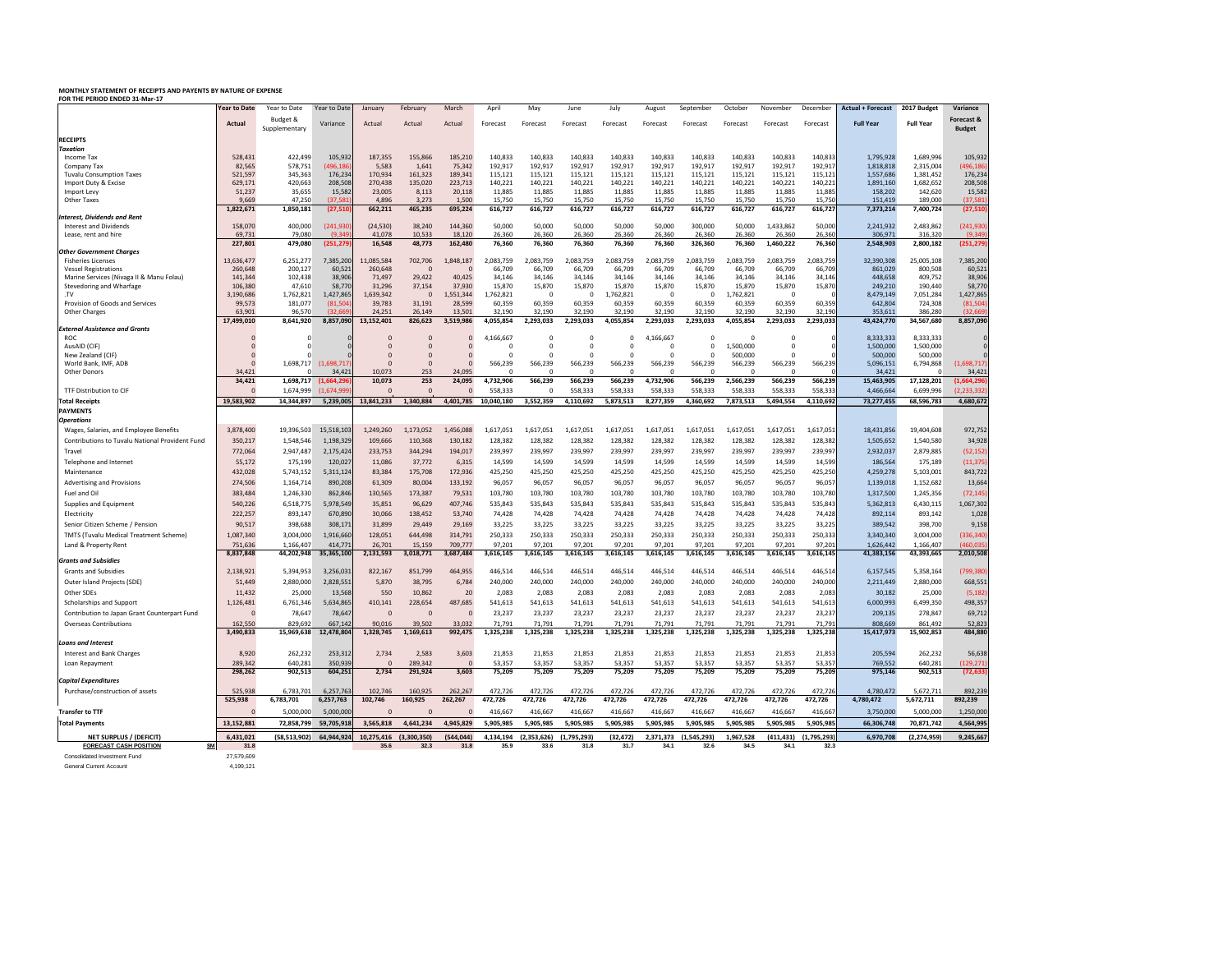|                                                                               | <b>Year to Date</b><br><b>Actual</b> |              | <b>Year to Date</b> |                | <b>Year to Date</b><br>Variance |             | 2017<br><b>Budget</b> |               |
|-------------------------------------------------------------------------------|--------------------------------------|--------------|---------------------|----------------|---------------------------------|-------------|-----------------------|---------------|
| <b>RECEIPTS</b>                                                               |                                      |              | <b>Budget</b>       |                |                                 |             |                       |               |
| <b>Taxation</b>                                                               |                                      |              |                     |                |                                 |             |                       |               |
| Income Tax                                                                    | 528,431                              |              | 422,499             |                | 105,932                         |             | 1,689,996             |               |
| Company Tax                                                                   | 82,565                               |              | 578,751             |                | (496, 186)                      |             | 2,315,004             |               |
| <b>Tuvalu Consumption Tax</b>                                                 | 521,597                              |              | 345,363             |                | 176,234                         |             | 1,381,452             |               |
| Import Duty & Excise                                                          | 629,171                              |              | 420,663             |                | 208,508                         |             | 1,682,652             |               |
| Import Levy                                                                   | 51,237                               |              | 35,655              |                | 15,582                          |             | 142,620               |               |
| <b>Other Taxes</b>                                                            | 393,081                              |              | 57,501              |                | 335,580                         |             | 230,004               |               |
|                                                                               |                                      | 2,206,083    |                     | 1,860,432      |                                 | 345,651     |                       | 7,441,728     |
| <b>Interest, Dividends and Rent</b>                                           |                                      |              |                     |                |                                 |             |                       |               |
| <b>Interest and Dividends</b>                                                 | 158,070                              |              | 400,000             |                | (241, 930)                      |             | 2,483,862             |               |
| Lease, rent and hire                                                          | 69,731                               |              | 79,080              |                | (9, 349)                        |             | 316,320               |               |
|                                                                               |                                      | 227,801      |                     | 479,080        |                                 | (251, 279)  |                       | 2,800,182     |
| <b>Other Government Charges</b>                                               |                                      |              |                     |                |                                 |             |                       |               |
| <b>Fisheries Licenses</b>                                                     | 13,253,065                           |              | 6,241,026           |                | 7,012,039                       |             | 24,964,104            |               |
| <b>Vessel Registrations</b>                                                   | 260,648                              |              | 200,127             |                | 60,521                          |             | 800,508               |               |
| Marine Services (Nivaga II & Manu Folau)<br>Stevedoring and Wharfage          | 141,344<br>106,380                   |              | 102,438<br>47,610   |                | 38,906<br>58,770                |             | 409,752<br>190,440    |               |
| .TV                                                                           | 3,190,686                            |              | 1,762,821           |                | 1,427,865                       |             | 7,051,284             |               |
| Provision of Goods and Services                                               | 99,573                               |              | 181,077             |                | (81, 504)                       |             | 724,308               |               |
| <b>Other Charges</b>                                                          | 63,901                               |              | 95,319              |                | (31, 418)                       |             | 381,276               |               |
|                                                                               |                                      | 17,115,598   |                     | 8,630,418      |                                 | 8,485,180   |                       | 34,521,672    |
| <b>External Assistance and Grants</b>                                         |                                      |              |                     |                |                                 |             |                       |               |
| <b>ROC</b>                                                                    | 0                                    |              | 0                   |                | 0                               |             | 8,333,333             |               |
| AusAID (CIF)                                                                  | 0                                    |              | 0                   |                | 0                               |             | 1,500,000             |               |
| New Zealand (CIF)                                                             | 0                                    |              | 0                   |                | $\Omega$                        |             | 500,000               |               |
| World Bank, IMF, ADB                                                          | 0                                    |              | 1,698,717           |                | (1,698,717)                     |             | 6,794,868             |               |
| <b>Other Donors</b>                                                           | 34,421                               |              | 0                   |                | 34,421                          |             | 0                     |               |
|                                                                               |                                      | 34,421       |                     | 1,698,717      |                                 | (1,664,296) |                       | 17,128,201    |
| TTF Distribution to CIF                                                       | 0                                    |              | 1,674,999           |                | (1,674,999)                     |             | 6,699,996             |               |
|                                                                               |                                      | $\mathbf{0}$ |                     | 1,674,999      |                                 | (1,674,999) |                       | 6,699,996     |
| <b>Total Receipts</b>                                                         |                                      | 19,583,902   |                     | 14,343,646     |                                 | 5,240,256   |                       | 68,596,783    |
| <b>PAYMENTS</b>                                                               |                                      |              |                     |                |                                 |             |                       |               |
| <b>Operations</b>                                                             |                                      |              |                     |                |                                 |             |                       |               |
| Wages, Salaries, and Employee Benefits                                        | 3,878,400                            |              | 19,396,503          |                | 15,518,103                      |             | 19,404,608            |               |
| Contributions to Tuvalu National Provident Fund                               | 350,217                              |              | 1,548,546           |                | 1,198,329                       |             | 1,540,580             |               |
| Travel                                                                        | 772,064                              |              | 2,947,487           |                | 2,175,424                       |             | 2,879,885             |               |
| Telephone and Internet                                                        | 55,172                               |              | 175,199             |                | 120,027                         |             | 175,189               |               |
| Maintenance                                                                   | 432,028                              |              | 5,743,152           |                | 5,311,124                       |             | 5,103,001             |               |
| Advertising and Provisions                                                    | 274,506                              |              | 1,164,714           |                | 890,208                         |             | 1,152,682             |               |
| Fuel and Oil                                                                  | 383,484                              |              | 1,246,330           |                | 862,846                         |             | 1,245,356             |               |
| Supplies and Equipment                                                        | 540,226                              |              | 6,518,775           |                | 5,978,549                       |             | 6,430,115             |               |
| Electricity                                                                   | 222,257                              |              | 893,147             |                | 670,890                         |             | 893,142               |               |
| Senior Citizen Scheme / Pension                                               | 90,517                               |              | 398,688             |                | 308,171                         |             | 398,700               |               |
| <b>TMTS (Tuvalu Medical Treatment Scheme)</b>                                 | 1,087,340                            |              | 3,004,000           |                | 1,916,660                       |             | 3,004,000             |               |
| Land & Property Rent                                                          | 751,636                              |              | 1,166,407           |                | 414,771                         |             | 1,166,407             |               |
|                                                                               |                                      | 8,837,848    |                     | 44,202,948     |                                 | 35,365,100  |                       | 43,393,665    |
| <b>Grants and Subsidies</b>                                                   |                                      |              |                     |                |                                 |             |                       |               |
| <b>Grants and Subsidies</b>                                                   | 2,138,921                            |              | 5,394,953           |                | 3,256,031                       |             | 5,358,164             |               |
| Outer Island Projects (SDE)                                                   | 51,449                               |              | 2,880,000           |                | 2,828,551                       |             | 2,880,000             |               |
| Other SDEs                                                                    | 11,432                               |              | 25,000              |                | 13,568                          |             | 25,000                |               |
| Scholarships and Support                                                      | 1,126,481                            |              | 6,761,346           |                | 5,634,865                       |             | 6,499,350             |               |
| Contribution to Japan Grant Counterpart Fund<br><b>Overseas Contributions</b> | 0<br>162,550                         |              | 78,647<br>829,692   |                | 78,647<br>667,142               |             | 278,847<br>861,492    |               |
|                                                                               |                                      | 3,490,833    |                     | 15,969,638     |                                 | 12,478,804  |                       | 15,902,853    |
| <b>Loans and Interest</b>                                                     |                                      |              |                     |                |                                 |             |                       |               |
| <b>Interest and Bank Charges</b>                                              | 8,920                                |              | 262,232             |                | 253,312                         |             | 262,232               |               |
| Loan Repayment                                                                | 289,342                              |              | 640,281             |                | 350,939                         |             | 640,281               |               |
|                                                                               |                                      | 298,262      |                     | 902,513        |                                 | 604,251     |                       | 902,513       |
| <b>Capital Expenditures</b>                                                   |                                      |              |                     |                |                                 |             |                       |               |
| Purchase/construction of assets                                               | 525,938                              |              | 6,783,701           |                | 6,257,763                       |             | 5,672,711             |               |
|                                                                               |                                      | 525,938      |                     | 6,783,701      |                                 | 6,257,763   |                       | 5,672,711     |
| <b>Transfer to TTF</b>                                                        | 0                                    |              | 5,000,000           |                | 5,000,000                       |             | 5,000,000             |               |
|                                                                               |                                      | 0            |                     | 5,000,000      |                                 | 5,000,000   |                       | 5,000,000     |
|                                                                               |                                      |              |                     |                |                                 |             |                       |               |
|                                                                               |                                      |              |                     |                |                                 |             |                       |               |
| <b>Total Payments</b>                                                         |                                      | 13,152,881   |                     | 72,858,799     |                                 | 59,705,918  |                       | 70,871,742    |
|                                                                               |                                      |              |                     |                |                                 |             |                       |               |
| <b>NET SURPLUS / (DEFECIT)</b>                                                |                                      | 6,431,021    |                     | (58, 515, 153) |                                 | 64,946,175  |                       | (2, 274, 959) |

### **MONTHLY STATEMENT OF RECEIPTS AND PAYENTS BY NATURE OF EXPENSE**

**FOR THE PERIOD ENDED 31-Mar-17**